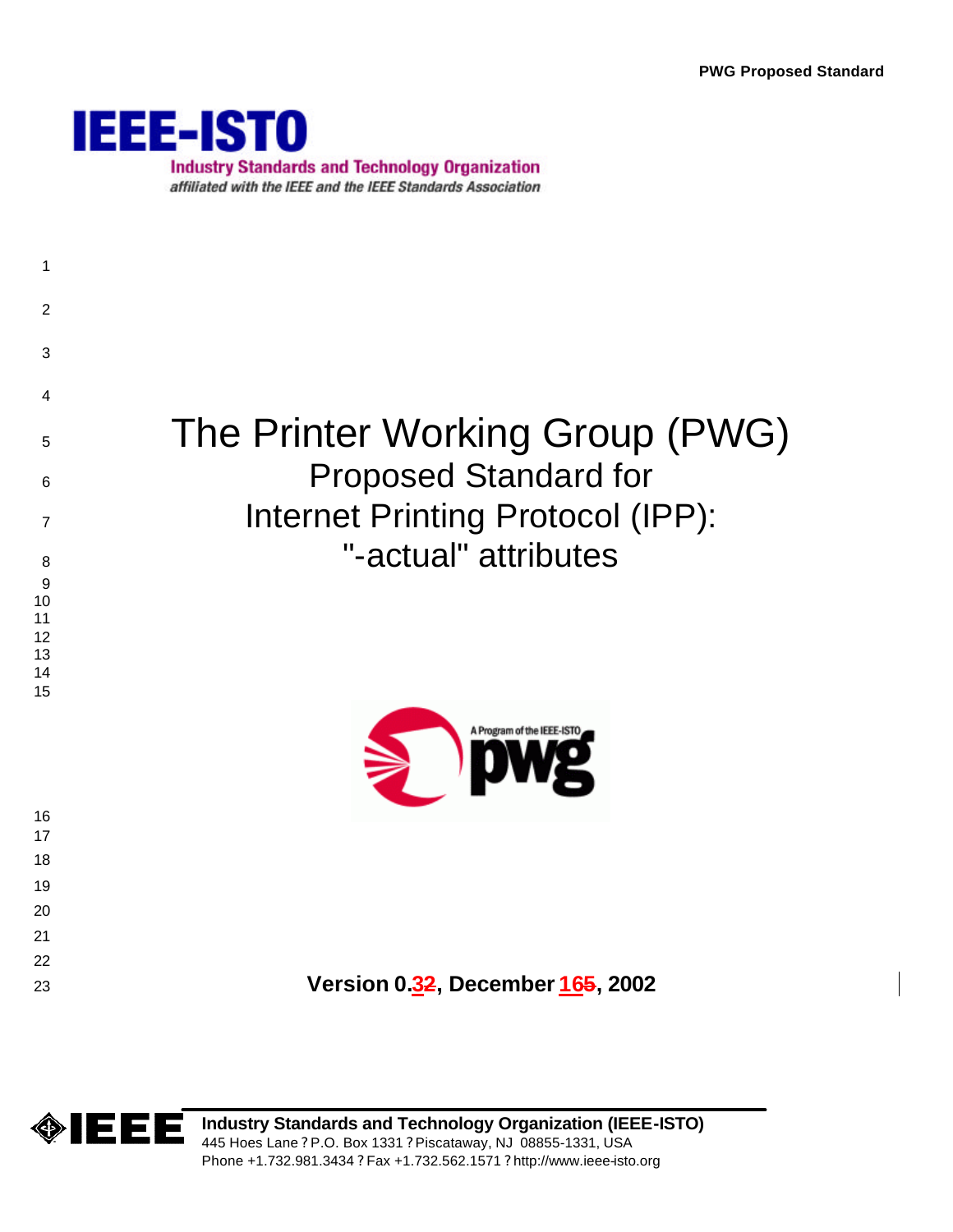| 24                               |                                                                                                                                                                                                                                                                                                                                                                                                                                                                      |
|----------------------------------|----------------------------------------------------------------------------------------------------------------------------------------------------------------------------------------------------------------------------------------------------------------------------------------------------------------------------------------------------------------------------------------------------------------------------------------------------------------------|
| 25                               |                                                                                                                                                                                                                                                                                                                                                                                                                                                                      |
| 26                               |                                                                                                                                                                                                                                                                                                                                                                                                                                                                      |
| 27                               |                                                                                                                                                                                                                                                                                                                                                                                                                                                                      |
| 28                               |                                                                                                                                                                                                                                                                                                                                                                                                                                                                      |
| 29                               | The Printer Working Group (PWG)                                                                                                                                                                                                                                                                                                                                                                                                                                      |
| 30                               | <b>Proposed Standard for</b>                                                                                                                                                                                                                                                                                                                                                                                                                                         |
| 31                               | <b>Internet Printing Protocol (IPP):</b>                                                                                                                                                                                                                                                                                                                                                                                                                             |
| 32                               | "-actual" attributes                                                                                                                                                                                                                                                                                                                                                                                                                                                 |
| 33<br>34<br>35                   | Version 0.32, December 165, 2002                                                                                                                                                                                                                                                                                                                                                                                                                                     |
| 36                               |                                                                                                                                                                                                                                                                                                                                                                                                                                                                      |
| 37                               |                                                                                                                                                                                                                                                                                                                                                                                                                                                                      |
| 38                               |                                                                                                                                                                                                                                                                                                                                                                                                                                                                      |
| 39<br>40<br>41<br>42             | Abstract: This document defines an extension to the Internet Printing Protocol/1.0 (IPP/1.0) [RFC2566, RFC2565] &<br>IPP/1.1 [RFC2911, RFC2910] for the OPTIONAL "-actual" set of Job Description attributes that correspond to Job<br>Template attributes defined in IPP. These "actual" attributes allow the client to determine the true results of a print<br>job regardless of what was specified in the Create-Job or Print-Job operation.                     |
| 43                               |                                                                                                                                                                                                                                                                                                                                                                                                                                                                      |
| 44<br>45                         | This version of the PWG Proposed Standard is available electronically at:<br>ftp://ftp.pwg.org/pub/pwg/ipp/new_ACT/pwg-ipp-actual-attrs-v032-02121605.pdf, .doc                                                                                                                                                                                                                                                                                                      |
| 46<br>47<br>48<br>49<br>50<br>51 | This document is an IEEE-ISTO PWG Proposed standard. For a definition of a "PWG Proposed Standard" and its<br>transition to a "PWG Draft Standard", see: ftp://ftp.pwg.org/pub/pwg/general/pwg-process.pdf. After approval by the<br>PWG (by a Last Call) to transition this Proposed Standard to a Draft Standard, an IEEE-ISTO number will be<br>assigned and this PWG Draft Standard will be available electronically at:<br>ftp://ftp.pwg.org/pub/pwg/standards/ |
| 52                               |                                                                                                                                                                                                                                                                                                                                                                                                                                                                      |
| 53                               |                                                                                                                                                                                                                                                                                                                                                                                                                                                                      |
| 54                               |                                                                                                                                                                                                                                                                                                                                                                                                                                                                      |
|                                  | © 2002, IEEE Industry Standards and Technology Organization. All rights reserved.<br>The IEEE-ISTO is affiliated with the IEEE and the IEEE Standards Association.<br>IEEE-ISTO 5100.x is a trademark of the IEEE-ISTO.                                                                                                                                                                                                                                              |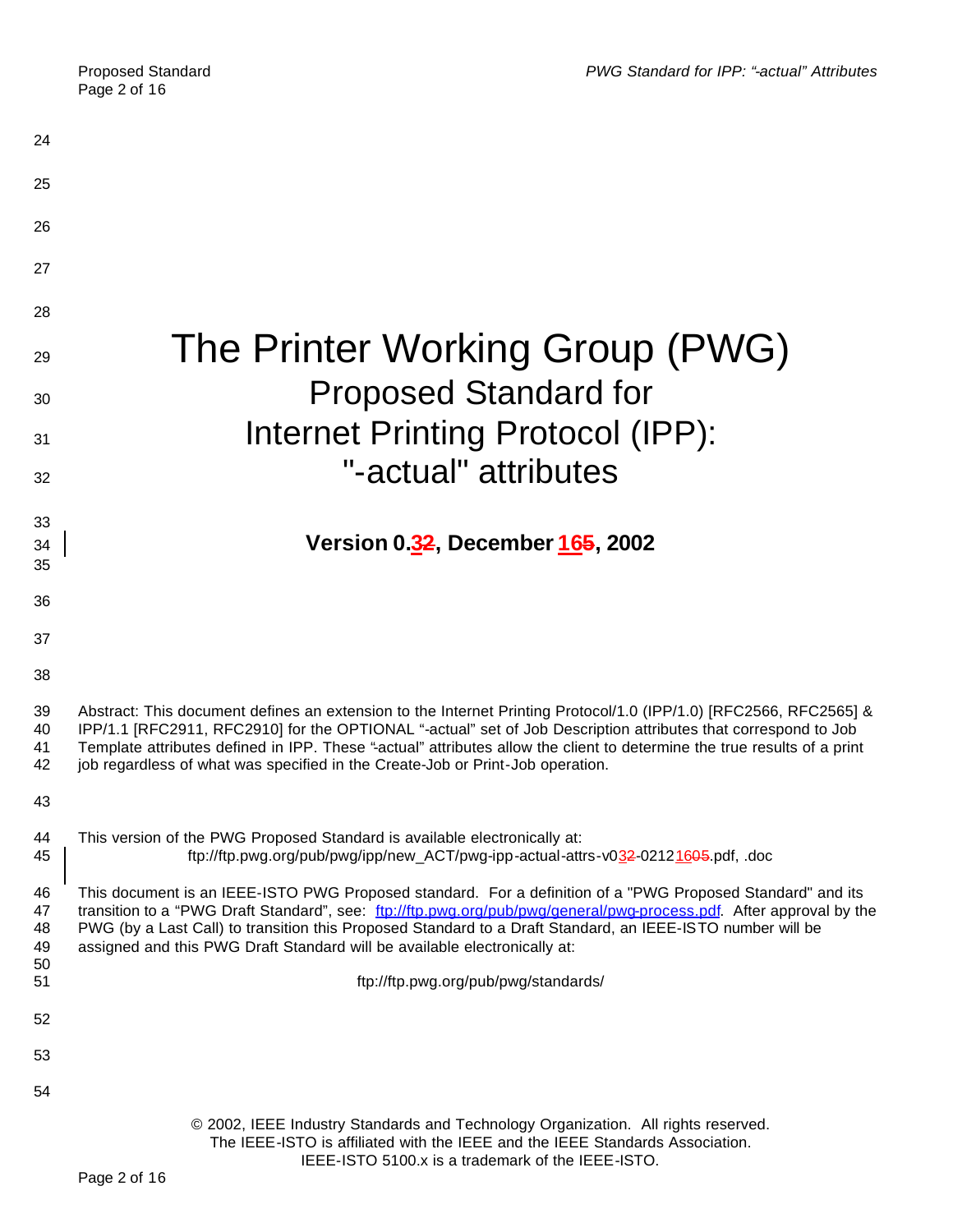### **Copyright (C) 2002, IEEE ISTO. All rights reserved.**

 This document may be copied and furnished to others, and derivative works that comment on, or otherwise explain it or assist in its implementation may be prepared, copied, published and distributed, in whole or in part, without restriction of any kind, provided that the above copyright notice, this paragraph and the title of the Document as referenced below are included on all such copies and derivative works. However, this document itself may not be modified in any way, such as by removing the copyright notice or references to the IEEE-ISTO and the Printer Working Group, a program of the IEEE-ISTO.

Title: The Printer Working Group Standard for the Internet Printing Protocol (IPP): "-actual" attributes

 The IEEE-ISTO and the Printer Working Group DISCLAIM ANY AND ALL WARRANTIES, WHETHER EXPRESS OR IMPLIED INCLUDING (WITHOUT LIMITATION) ANY IMPLIED WARRANTIES OF MERCHANTABILITY OR FITNESS FOR A PARTICULAR PURPOSE.

 The Printer Working Group, a program of the IEEE-ISTO, reserves the right to make changes to the document without further notice. The document may be updated, replaced or made obsolete by other documents at any time.

 The IEEE-ISTO takes no position regarding the validity or scope of any intellectual property or other rights that might be claimed to pertain to the implementation or use of the technology described in this document or the extent to which any license under such rights might or might not be available; neither does it represent that it has made any effort to identify any such rights.

The IEEE-ISTO invites any interested party to bring to its attention any copyrights, patents, or patent applications, or

other proprietary rights which may cover technology that may be required to implement the contents of this

 document. The IEEE-ISTO and its programs shall not be responsible for identifying patents for which a license may be required by a document and/or IEEE-ISTO Industry Group Standard or for conducting inquiries into the legal

- validity or scope of those patents that are brought to its attention. Inquiries may be submitted to the IEEE-ISTO by e-mail at:
- 

### 77 ieee-isto@ieee.org.

 The Printer Working Group acknowledges that the IEEE-ISTO (acting itself or through its designees) is, and shall at all times, be the sole entity that may authorize the use of certification marks, trademarks, or other special designations to indicate compliance with these materials.

 Use of this document is wholly voluntary. The existence of this document does not imply that there are no other ways to produce, test, measure, purchase, market, or provide other goods and services related to its scope.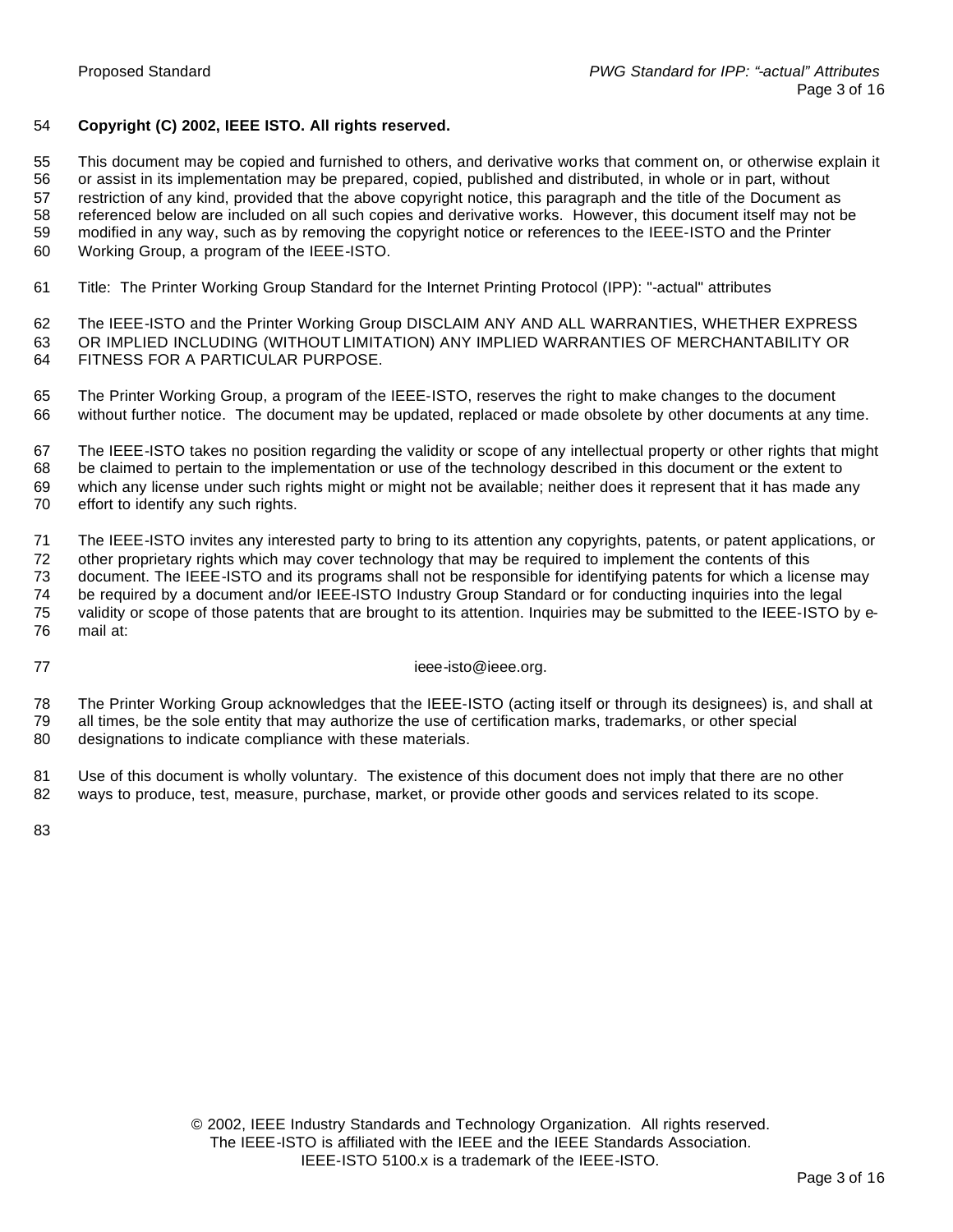### **About the IEEE-ISTO**

 The IEEE-ISTO is a not-for-profit corporation offering industry groups an innovative and flexible operational forum and support services. The IEEE-ISTO provides a forum not only to develop standards, but also to facilitate activities 87 that support the implementation and acceptance of standards in the marketplace. The organization is affiliated with 88 the IEEE (http://www.ieee.org/) and the IEEE Standards Association (http://standards.ieee.org/).

For additional information regarding the IEEE-ISTO and its industry programs visit http://www.ieee-isto.org.

### **About the IEEE-ISTO PWG**

 The Printer Working Group (or PWG) is a Program of the IEEE Industry Standards and Technology Organization (ISTO) with member organizations including printer manufacturers, print server developers, operating system providers, network operating systems providers, network connectivity vendors, and print management application 94 developers. The group is chartered to make printers and the applications and operating systems supporting them work together better. All references to the PWG in this document implicitly mean "The Printer Working Group, a Program of the IEEE ISTO." In order to meet this objective, the PWG will document the results of their work as open standards that define print related protocols, interfaces, procedures and conventions. Printer manufacturers and vendors of printer related software will benefit from the interoperability provided by voluntary conformance to these standards.

In general, a PWG standard is a specification that is stable, well understood, and is technically competent, has

- multiple, independent and interoperable implementations with substantial operational experience, and enjoys significant public support.
- For additional information regarding the Printer Working Group visit: http://www.pwg.org

### **Contact information:**

- IPP Web Page: http://www.pwg.org/ipp/
- IPP Mailing List: ipp@pwg.org
- To subscribe to the ipp mailing list, send the following email:
- 108 1) send it to majordomo@pwg.org
- 2) leave the subject line blank
- 110 3) put the following two lines in the message body:
- 111 subscribe ipp
- end
- Implementers of this specification are encouraged to join the IPP Mailing List in order to participate in any
- discussions of clarifications or review of registration proposals for additional names. Requests for additional media
- names, for inclusion in this specification, should be sent to the IPP Mailing list for consideration.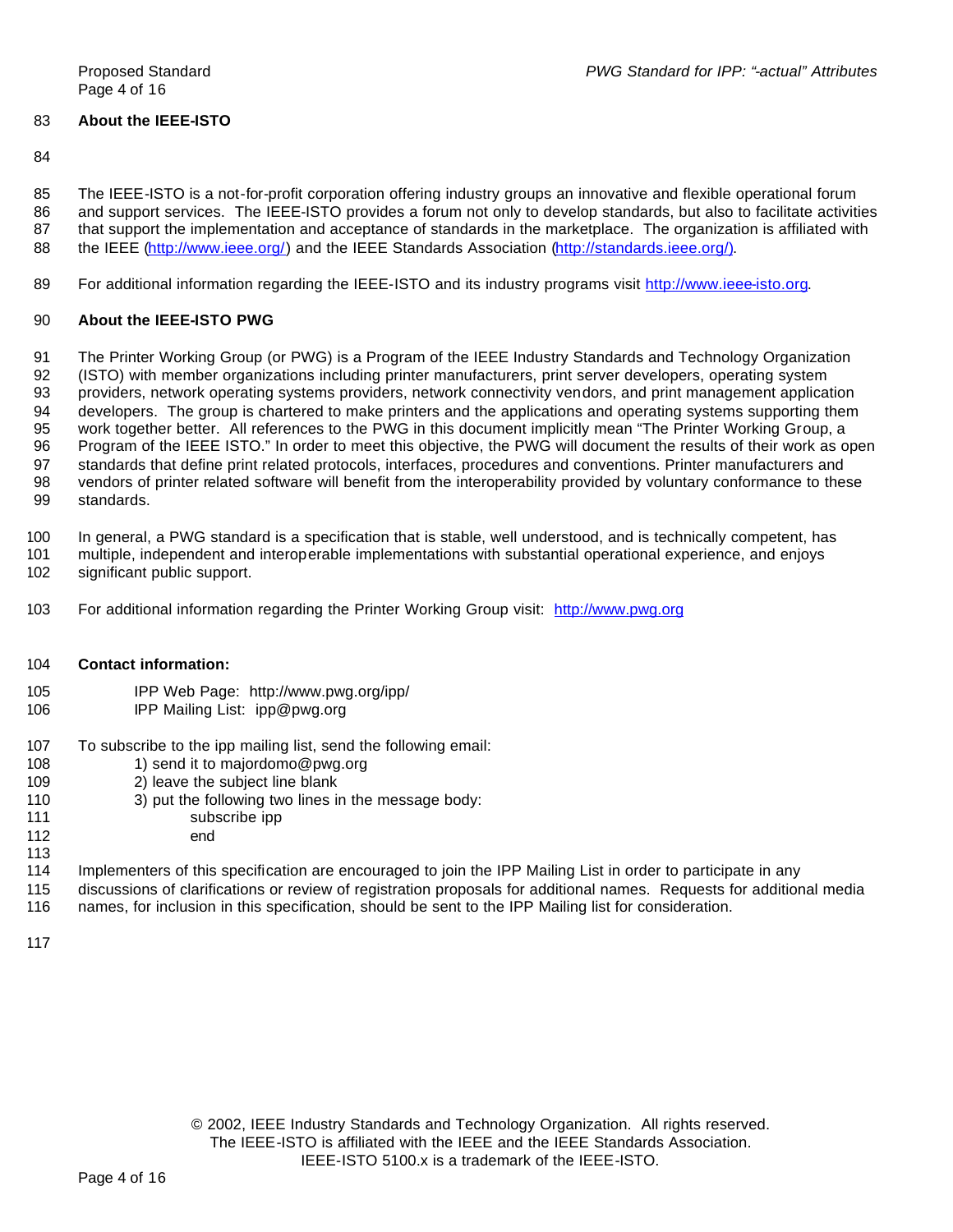#### **Contents** 117

| 118<br>119<br>120<br>121<br>122        | 1              | 1.2<br>1.3<br>1.4                          |  |
|----------------------------------------|----------------|--------------------------------------------|--|
| 123<br>124<br>125                      | 2              | $2.2^{\circ}$                              |  |
| 126<br>127<br>128<br>129<br>130<br>131 | 3              | 3.1<br>3.2<br>3 <sup>3</sup><br>3.4<br>3.5 |  |
| 132                                    | 4              |                                            |  |
| 133                                    | 5              |                                            |  |
| 134                                    | 6              |                                            |  |
| 135<br>136<br>137                      | $\overline{7}$ | 71<br>72                                   |  |
| 138<br>139<br>140                      | 8              | 8.1<br>8.2                                 |  |
| 141                                    | 9              |                                            |  |

## 142

#### **Tables** 143

| 145 |  |
|-----|--|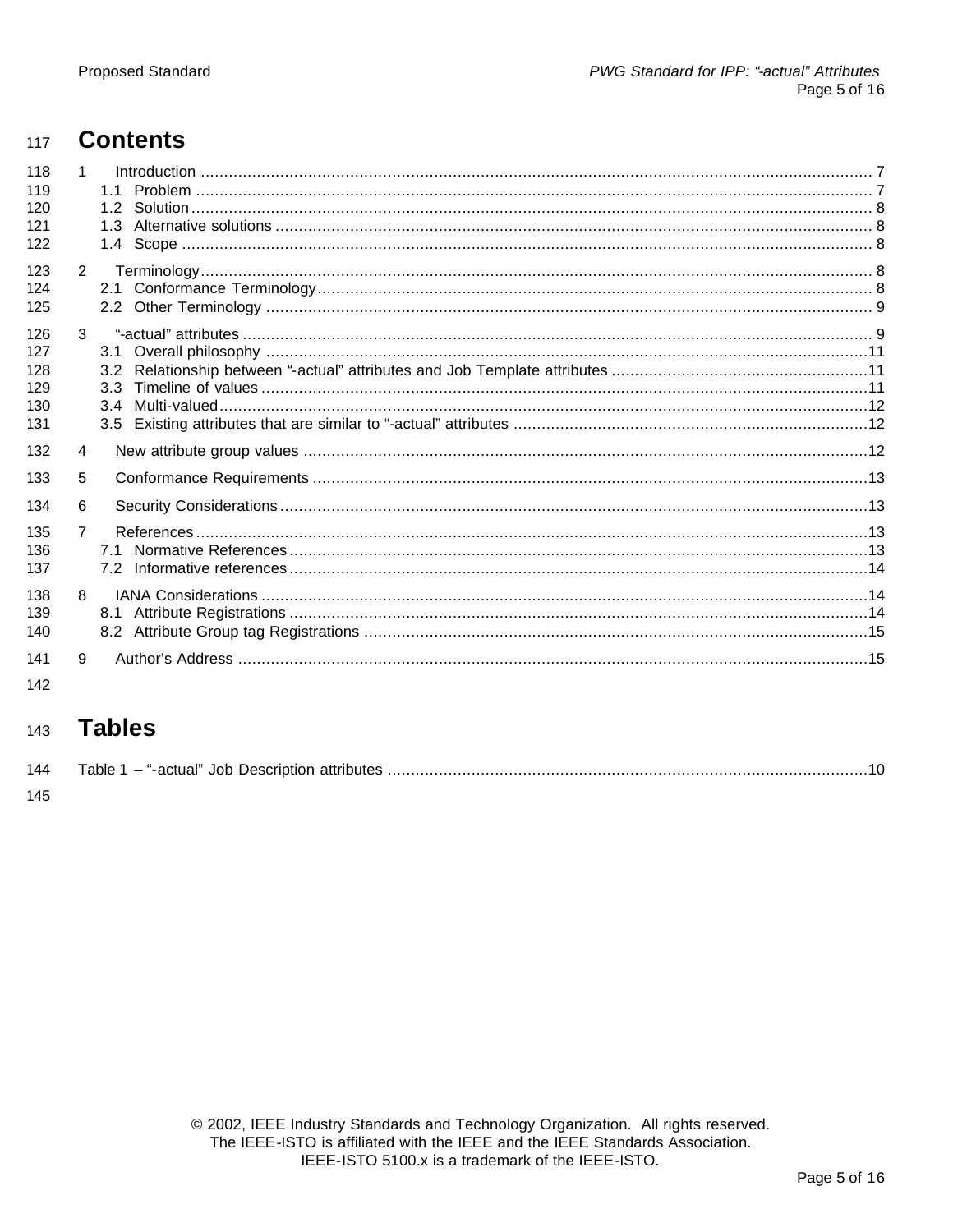Page 6 of 16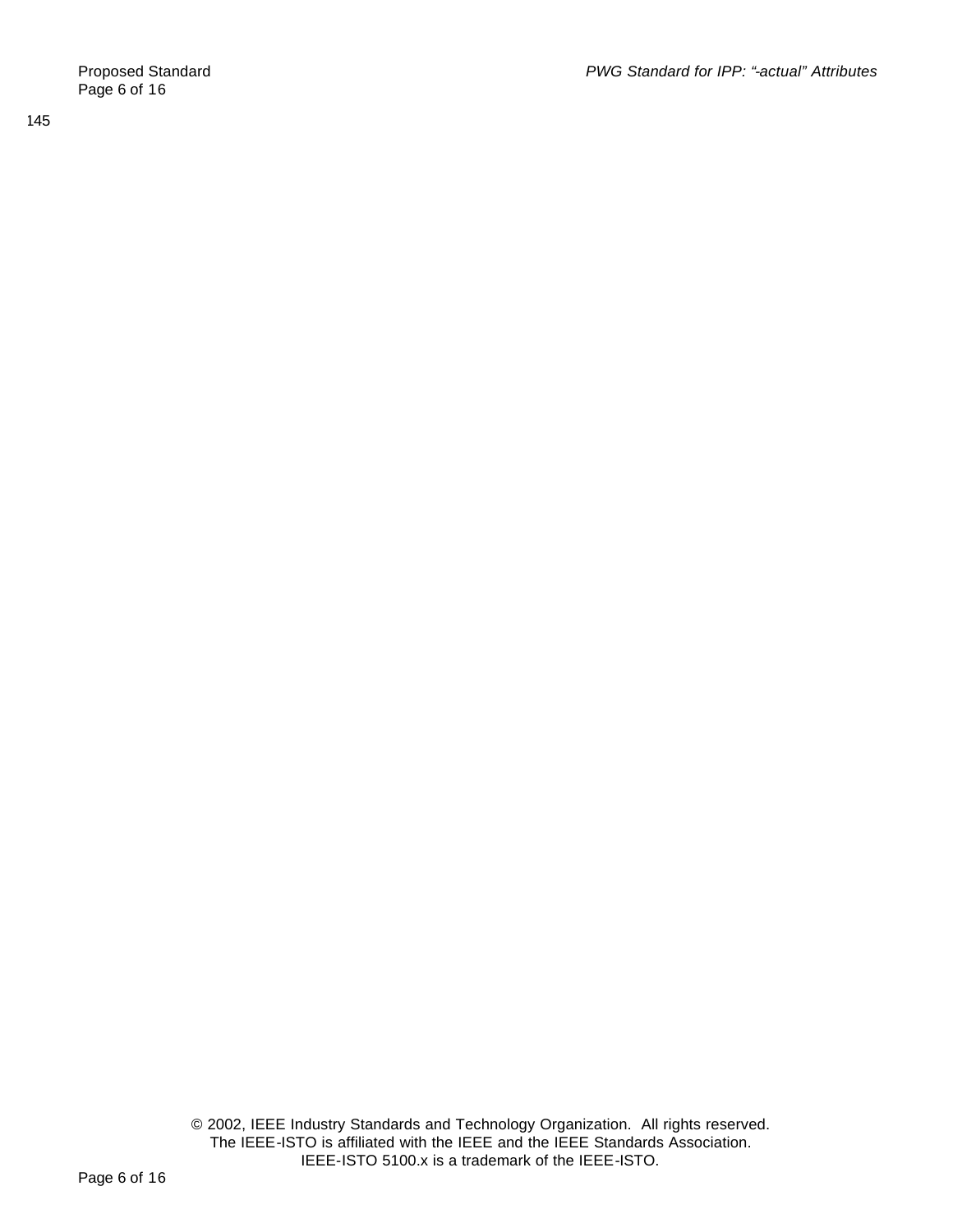## **1 Introduction**

 This document specifies an extension to the Internet Printing Protocol/1.0 (IPP) [RFC2565, RFC2566] and IPP/1.1 [RFC2910, RFC2911]. This extension consists of a set of OPTIONAL Job Description attributes that correspond to the set of Job Template attributes defined in IPP. Specifically, for each Job Template attribute, there is a corresponding "-actual" attribute that reports the value that was actually used, or will be used, in the processing of the job. As an example, along with the "copies" Job Template attribute would be the new "copies-actual" Job Description attribute, which would have a value corresponding to the actual number of copies of the job that were printed (or are going to print).

 These attributes permit an IPP Printer to report much more accurate status to an IPP client. There are two aspects to this. First, the client can determine the true results of a print job regardless of what was specified in the Create- Job or Print-Job operation. But second, a client can often find out *in advance* what the true results are expected to be; for example, it can tell a user "Copy 3 of 7" rather than simply "Copy 3".

Similarly, the "-actual" concept extends to Document Template attributes as well; that is, for each Document

Template attribute, there is a corresponding "-actual" Document Description attribute. Document Template and

Document Description attributes are part of the Document Object extension to IPP that is specified in [docobj].

These new attributes are OPTIONAL for a Printer to support, and are OPTIONAL for a client to use.

### **1.1 Problem**

 In IPP/1.0 and IPP/1.1, it is possible for a client to request specific job processing behavior, through the use of the Job Template attributes. Some examples of Job Template attributes are "copies", "sides", and "media". The client specifies these attributes in the Job Creation operation—for example, the Print-Job operation. It is also possible to query the values of those Job Template attributes, using, for example, the Get-Job-Attributes operation. Note that the value returned in a query is always the same as the value that was specified on the Job Creation operation.

167 Using the "pdl-override-supported" Printer Description attribute [RFC2911], it is possible for a Printer to indicate that it will attempt to override instructions in the PDL with values given by the Job Template attributes. Imagine a job that was submitted with Job Template attribute "copies" set to 5, but the PDL contained in the job specified 3 copies. A Printer that supports PDL override (that is, returns a value of 'attempted' for the "pdl-override-supported" attribute) promises to attempt to print that job with 5 copies rather than 3.

 Thus, while IPP defines and facilitates a case where the client can request a number of copies through the "copies" attribute and be confident that the request will be honored, in practice, this is not necessarily the most prevalent case.

 First, many clients either do not or cannot specify the Job Template attributes themselves. As an example, a client integrated into the Windows print subsystem must be either, in Windows terms, a print provider or a print monitor. Neither of these components in the print subsystem have GUIs set up for the user to provide processing behavior requests. Instead, in Windows, these requests are typically made through the print driver and therefore embedded in the PDL of the job.

 Similarly, many Printers do not support PDL override, possibly due to architecture constraints or limits based on the capabilities or cost of the Printer. For such Printers, a Job Template attribute value specified by the client does not necessarily have any correlation with the actual value used; for example, specifying a "copies" value of 3 has absolutely no effect on the number of copies produced.

 Also note that even when the Printer supports PDL override, this is only an indication that the Printer will *attempt* to override. There is no guarantee that the requested value will end up being the "actual" value.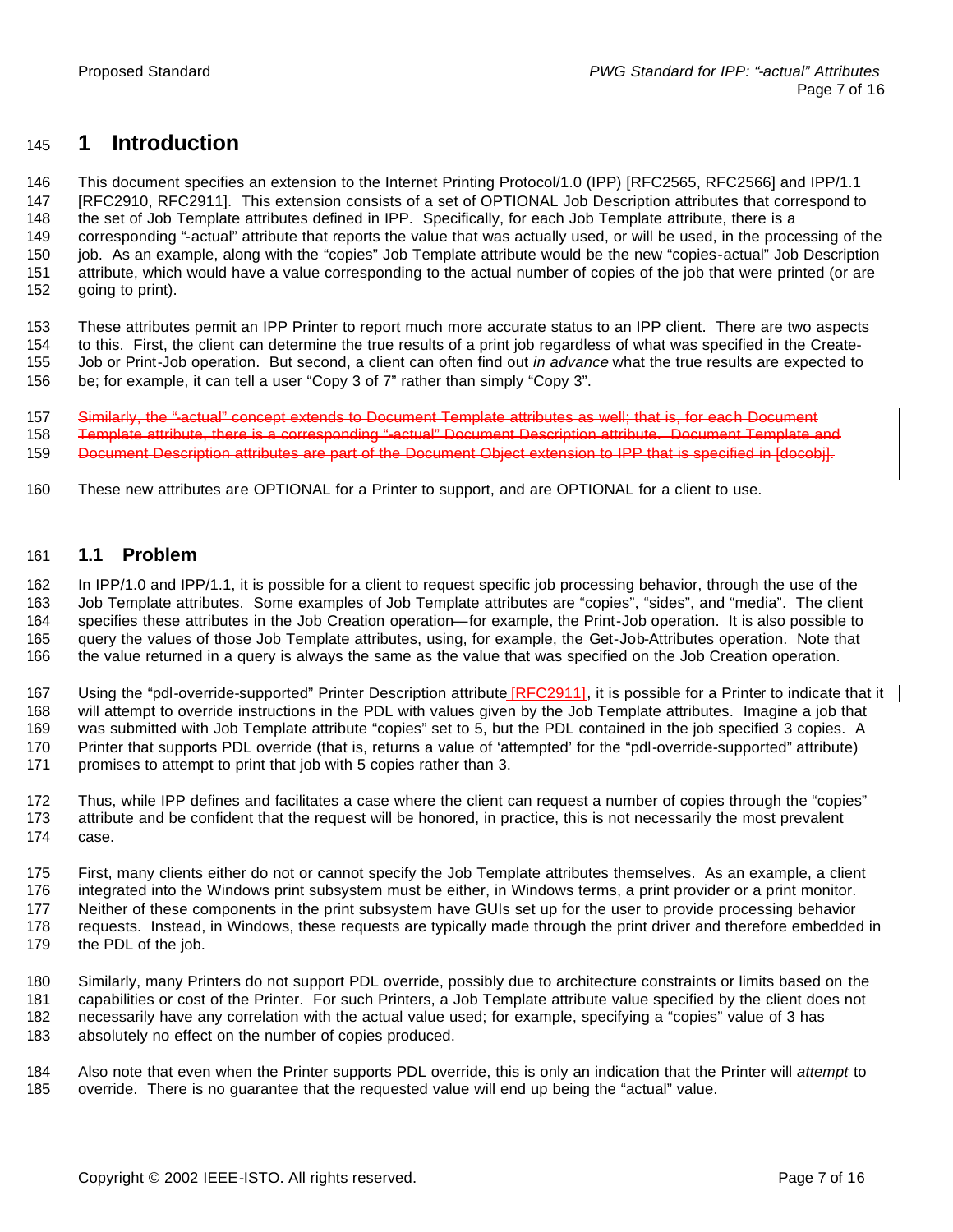Page 8 of 16

 Therefore, there is a need for a method to allow clients to find out what actually happened with a job: Did it actually print 5 copies?

## **1.2 Solution**

 The solution to this problem is to add a set of Job Description attributes to report these "what actually happened" values. There will be one such Job Description attribute for each Job Template attribute. This extends the pre- existing concept that each Job Template attribute has a corresponding "-supported" and "-default" attribute; now there will also be a corresponding "-actual" attribute. These new attributes can be queried using existing operations to retrieve information on what actually happened, or what will actually happen, for a job.

## **1.3 Alternative solutions**

 There are a number of possible solutions to this problem. The solution discussed in this document is considered to be the one with the least impact on the overall architecture of IPP, creating the least churn on the model while providing full support to clients to discover the "actual" processing behavior.

 Many have remarked that what is being described here is essentially what is currently in the industry being termed a "Job Ticket". Adding full job ticket support to IPP would be beneficial and would solve this problem. However, this effort is expected to be complicated and result in a possibly significant update to the IPP architecture. Also, adding full job ticket support might be too costly for smaller IPP implementations. The solution described here can be thought of as an inexpensive alternative to a full job ticket solution.

### **1.4 Scope**

 While implementers of this specification may use the "-actual" attributes to perform accounting functions, this specification is intended to address information that is displayed to a human user.

# **2 Terminology**

This section defines terminology used throughout this document.

### **2.1 Conformance Terminology**

Capitalized terms, such as **MUST, MUST NOT, REQUIRED, SHOULD, SHOULD NOT, MAY, NEED NOT,** and

**OPTIONAL**, have special meaning relating to conformance as defined in RFC 2119 [RFC2119] and [RFC2911]

section 12.1. If an implementation supports the extension defined in this document, then these terms apply;

 otherwise, they do not. These terms define conformance to *this document (and [RFC2911]) only*; they do not affect conformance to other documents, unless explicitly stated otherwise. To be more specific:

 **REQUIRED** - an adjective used to indicate that a conforming IPP Printer implementation MUST support the indicated operation, object, attribute, attribute value, status code, or out-of-band value in requests and responses. See [RFC2911] "Appendix A - Terminology for a definition of "support". *Since support of this entire specification is OPTIONAL for conformance to IPP/1.1, the use of the term REQUIRED in this document means "REQUIRED if this OPTIONAL Document Object specification is implemented".*

 **RECOMMENDED** - an adjective used to indicate that a conforming IPP Printer implementation is recommended to support the indicated operation, object, attribute, attribute value, status code, or out-of-band value in requests and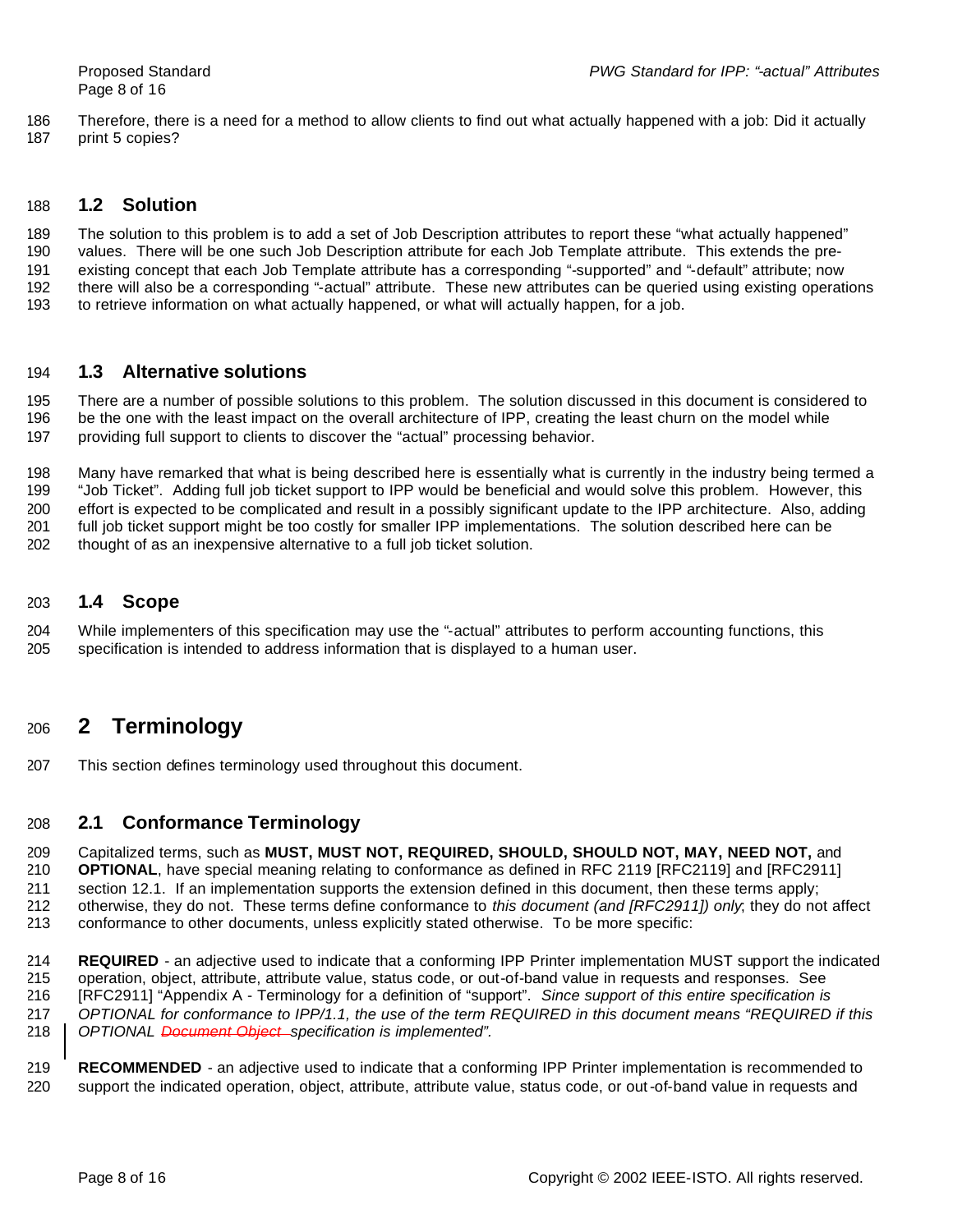responses. *Since support of this entire specification is OPTIONAL for conformance to IPP/1.1, the use of the term RECOMMENDED in this document means "RECOMMENDED if this OPTIONAL Document Object specification is implemented".*

 **OPTIONAL** - an adjective used to indicate that a conforming IPP Printer implementation MAY, but is NOT REQUIRED to, support the indicated operation, object, attribute, attribute value, status code, or out-of-band value in requests and responses.

## **2.2 Other Terminology**

 This document uses the same terminology as [RFC2911], such as "**client**", "**Printer**", "**attribute**", "**attribute value**", "**keyword**", "**Job Template attribute**", "**Operation attribute**", "**operation**", "**request**", and "**support**" with the same meaning. In addition, terms such as "**Document Object**", "**Document Template attribute**", "**Job Creation operation**", and "**Document Creation operation"** are used with the same meaning as they have in [docobj].

# **3 "-actual" attributes**

 For each Job Template attribute defined in the IPP Model [RFC2566, RFC2911], or defined in any IPP extension document, a new Job Description attribute is defined. This new attribute will be referred to as an "-actual" attribute, since the name of such attributes is found by taking the name of the Job Template attribute and appending "-actual". The "-actual" attribute is multi-valued, where each value has the same syntax as the corresponding Job Template attribute. For example, the "copies" (integer(1:MAX)) Job Template attribute has a new corresponding "copies- actual" (1setOf integer(1:MAX)) Job Description attribute. Another example is the "media-col" (collection) Job Template attribute, which now has a new corresponding "media-col-actual" (1setOf collection) Job Description attribute, where each value in the 1setOf has the same collection syntax, with the same member attributes, as the "media-col" attribute.

 The only exception to the rule that each value of the "-actual" attribute has the same syntax as the corresponding Job Template attribute is for Job Template attributes that are themselves multi-valued. For example, the "finishings" (1setOf (type2 enum)) attribute has a corresponding "finishings-actual" (1setOf (type2 enum)) attribute that has the same syntax; that is, the syntax is (1setOf (type2 enum)) instead of (1setOf (1setOf (type2 enum))).

246 As with Job Template attributes, for each Document Template attribute defined in [docobi], a new Document Description attribute is defined, whose name is found by appending "-actual" to the Document Template attribute **name.** 

These new attributes are OPTIONAL for a Printer to support, and are OPTIONAL for a client to use.

 Table 1 lists the "-actual" Job Description attributes for all Job Template attributes in existence in approved IPP specificationsstandard documents as of the date of this document.

 Many of the Job Template attributes shown in Table 1 are also Document Template attributes—for such attributes, the second column of Table 1 shows the name and type of the corresponding "-actual" Document Description

attribute. To know which attributes these are, see [docobj].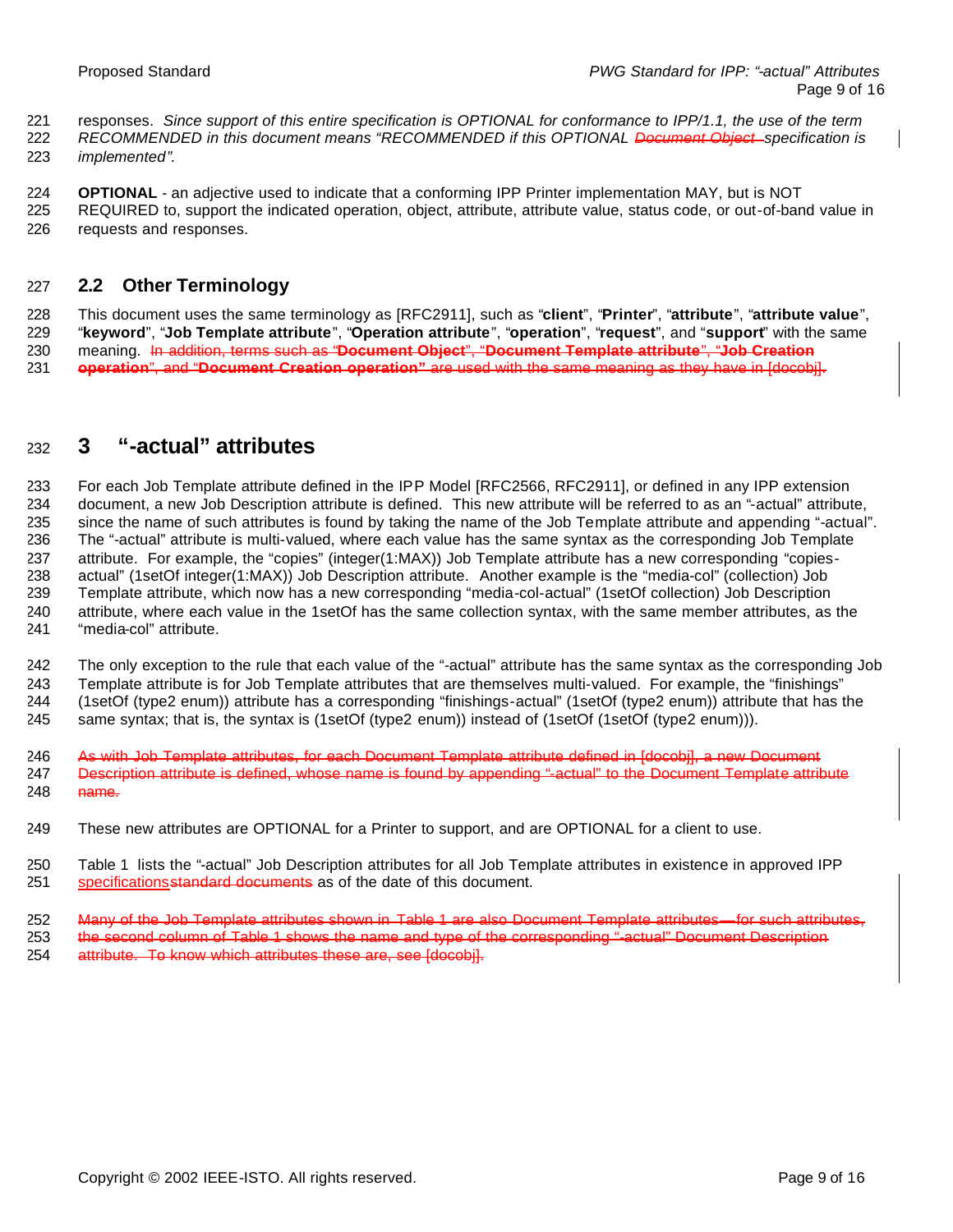## 255 **Table 1 – "-actual" Job Description attributes**

| Job Template Attribute                             | "-actual" Job Description attribute                                  | Reference            |
|----------------------------------------------------|----------------------------------------------------------------------|----------------------|
| copies (integer(1:MAX))                            | copies-actual (1setOf integer(1:MAX))                                | [RFC2911] §4.2.5     |
| cover-back (collection)                            | cover-back-actual (1setOf (collection))                              | [PWG5100.3] §3.1     |
| cover-front (collection)                           | cover-front-actual (1setOf (collection))                             | [PWG5100.3] §3.1     |
| document overrides (1setOf collection)             | document overrides-actual (1setOf collection)                        | [PWG5100.4] §5.1     |
| finishings (1setOf (type2 enum))                   | finishings-actual (1setOf (type2 enum))                              | [RFC2911] §4.2.6 and |
|                                                    |                                                                      | [PWG5100.1] §2       |
| finishings-col (collection)                        | finishings-col-actual (1setOf (collection))                          | [PWG5100.3] §3.2     |
| force-front-side (1setOf integer(1:MAX))           | force-front-side-actual (1setOf (1setOf integer(1:MAX)))             | [PWG5100.3] §3.3     |
| imposition-template (type3 keyword   name(MAX))    | imposition-template-actual (1setOf (type3 keyword  <br>name(MAX)))   | [PWG5100.3] §3.4     |
| insert-sheet (collection)                          | insert-sheet-actual (1setOf (collection))                            | [PWG5100.3] §3.5     |
| job-account-id (name(MAX))                         | job-account-id-actual (1setOf (name(MAX)))                           | [PWG5100.3] §3.6     |
| job-accounting-sheets (collection)                 | job-accounting-sheets-actual (1setOf (collection))                   | [PWG5100.3] §3.8     |
| job-accounting-user-id (name(MAX))                 | job-accounting-user-id-actual (1setOf (name(MAX)))                   | [PWG5100.3] §3.7     |
| job-error-sheet (collection)                       | job-error-sheet-actual (1setOf (collection))                         | [PWG5100.3] §3.9     |
| job-hold-until (type3 keyword   name)              | job-hold-until-actual (1setOf (type3 keyword   name))                | [RFC2911] §4.2.2     |
| job-message-to-operator (text(MAX))                | job-message-to-operator-actual (1setOf (text(MAX)))                  | [PWG5100.3] §3.10    |
| job-priority (integer(1:100))                      | job-priority-actual (1setOf integer(1:100))                          | [RFC2911] §4.2.1     |
| job-sheets (type3 keyword   name)                  | job-sheets-actual (1setOf (type3 keyword   name))                    | [RFC2911] §4.2.3     |
| job-sheets-col (collection)                        | job-sheets-col-actual (1setOf (collection))                          | [PWG5100.3] §3.11    |
| job-sheet-message (text(MAX))                      | job-sheet-message-actual (1setOf (text(MAX)))                        | [PWG5100.3] §3.12    |
| media (type3 keyword   name(MAX))                  | media-actual (1setOf (type3 keyword   name(MAX)))                    | [RFC2911] §4.2.11    |
| media-col (collection)                             | media-col-actual (1setOf (collection))                               | [PWG5100.3] §3.13    |
| media-input-tray-check (type3 keyword   name(MAX)) | media-input tray-check-actual (1setOf(type3 keyword  <br>name(MAX))) | [PWG5100.3] §3.14    |
| multiple-document-handling (type2 keyword)         | multiple-document-handling-actual (1setOf (type2<br>keyword))        | [RFC2911] §4.2.4     |
| number-up (integer(1:MAX))                         | number-up-actual (1setOf integer(1:MAX))                             | [RFC2911] §4.2.9     |
| orientation-requested (type2 enum)                 | orientation-requested-actual (1setOf (type2 enum))                   | [RFC2911] §4.2.10    |
| output-bin (type2 keyword   name(MAX))             | output-bin-actual (1setOf (type2 keyword   name(MAX)))               | [PWG5100.2] §2.1     |
| page-delivery (type2 keyword)                      | page-delivery-actual (1setOf (type2 keyword))                        | [PWG5100.3] §3.15    |
| page-order-received (type2 keyword)                | page-order-received-actual (1setOf (type2 keyword))                  | [PWG5100.3] §3.16    |
| page-overrides (1setOf collection)                 | page-overrides-actual (1setOf collection)                            | [PWG5100.4] §5.2     |
| page-ranges (1setOf rangeOfInteger(1:MAX))         | page-ranges-actual (1setOf rangeOfInteger(1:MAX))                    | [RFC2911] §4.2.7     |
| pages-per-subset (1setOf integer)                  | pages-per-subset-actual (1setOf integer)                             | [PWG5100.4] §5.3     |
| presentation-direction-number-up (type2 keyword)   | Ppresentation-direction-number-up-actual (1setOf(type2<br>keyword))  | [PWG5100.3] §3.17    |
| print-quality (type2 enum)                         | print-quality-actual (1setOf (type2 enum))                           | [RFC2911] §4.2.13    |
| printer-resolution (resolution)                    | printer-resolution-actual (1setOf resolution)                        | [RFC2911] §4.2.12    |
| separator-sheets (collection)                      | separator-sheets-actual (1setOf (collection))                        | [PWG5100.3] §3.18    |
| sheet-collate (type2 keyword)                      | sheet-collate-actual (1setOf (type2 keyword))                        | [RFC3381] §3.1       |
| sides (type2 keyword)                              | sides-actual (1setOf (type2 keyword))                                | [RFC2911] §4.2.8     |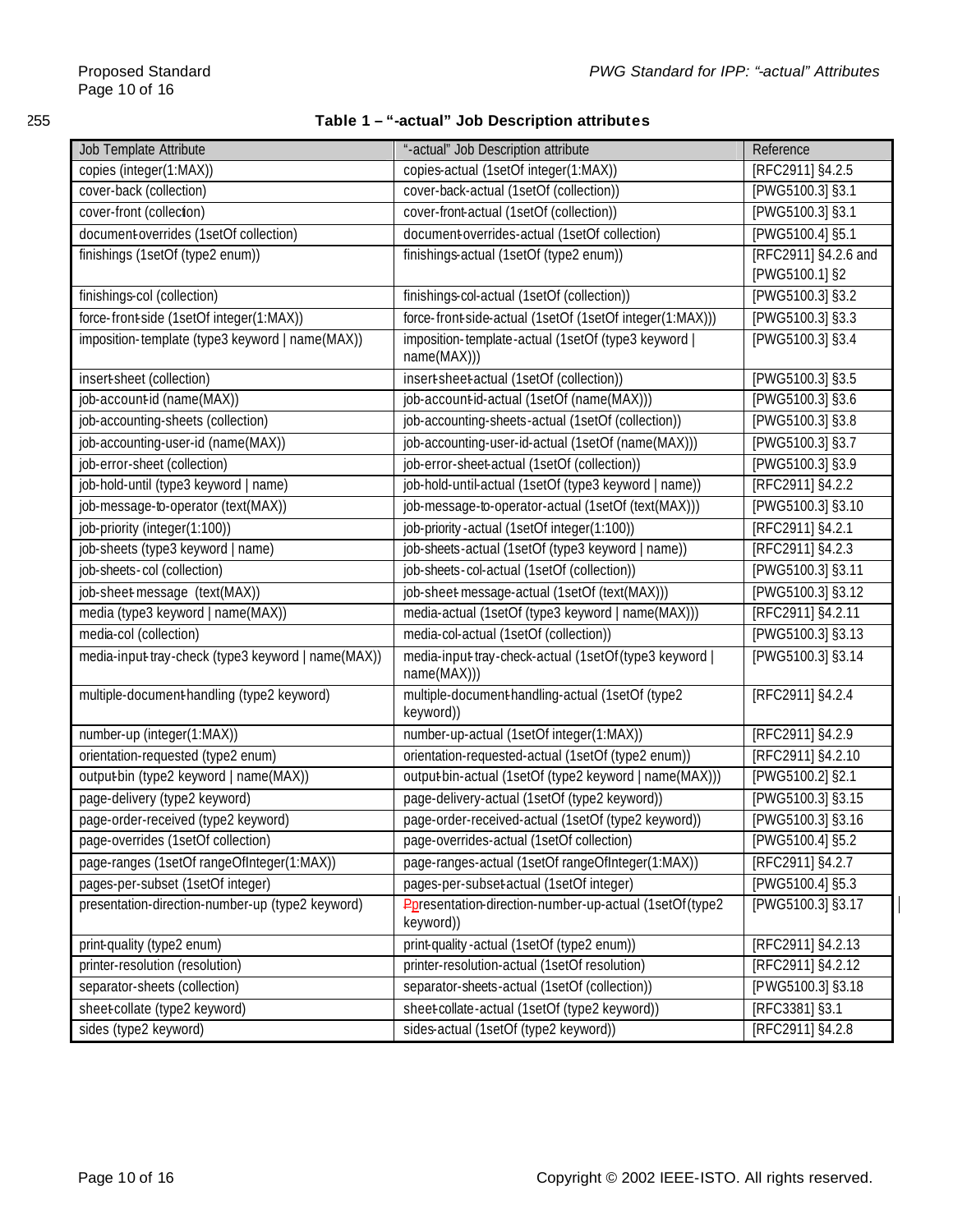| Job Template Attribute                  | "-actual" Job Description attribute                     | Reference           |
|-----------------------------------------|---------------------------------------------------------|---------------------|
| x-image-position (type2 keyword)        | x-image-position-actual (1setOf (type2 keyword))        | [PWG5100.3] §3.19.2 |
| x-image-shift (integer (MIN:MAX))       | x-image-shift-actual (1setOf (integer (MIN:MAX)))       | [PWG5100.3] §3.19.3 |
| x-side1-image-shift (integer (MIN:MAX)) | x-side1-image-shift-actual (1setOf (integer (MIN:MAX))) | [PWG5100.3] §3.19.4 |
| x-side2-image-shift (integer (MIN:MAX)) | x-side2-image-shift-actual (1setOf (integer (MIN:MAX))) | [PWG5100.3] §3.19.5 |
| y-image-position (type2 keyword)        | y-image-position-actual (1setOf (type2 keyword))        | [PWG5100.3] §3.19.6 |
| y-image-shift (integer (MIN:MAX))       | y-image-shift-actual (1setOf (integer (MIN:MAX)))       | [PWG5100.3] §3.19.7 |
| y-side1-image-shift (integer (MIN:MAX)) | y-side1-image-shift-actual (1setOf (integer (MIN:MAX))) | [PWG5100.3] §3.19.8 |
| y-side2-image-shift (integer (MIN:MAX)) | y-side2-image-shift-actual (1setOf (integer (MIN:MAX))) | [PWG5100.3] §3.19.9 |

256

257 Note that Table 1 is not meant to be an exhaustive list of the "-actual" attributes a Printer might implement, as it lists 258 only those attributes in existence in approved IPP standard documents as of the date of this document. For any Job 259 Template or Document Template attributes created by past, present, or future IPP standard documents, this 260 specification states that a corresponding "-actual" Job Description-or Document Description attribute exists and can 261 be implemented by a Printer or queried by a client.

## 262 **3.1 Overall philosophy**

 These attributes are to be set on a "best effort" basis by the Printer. It cannot be expected that a Printer that can return a known value for some "-actual" attribute will never return the 'unknown' value for that attribute. Also, a Printer does not guarantee the accuracy of the value until the job/document has moved to a completion state (job-state/document-state is 'completed', 'canceled', or 'aborted').

 In the same vein, a client SHOULD be robust in its use of these attributes, being able to handle both when the attribute is unknown and when the attribute changes value, including changing to a value different than that specified by the client. For example, the client might query for job attributes and present the status string "Printed page 2 of 4, Copy 3" since the "copies-actual" attribute was returned as 'unknown'. Then, the very next query it makes might have an updated "copies -actual" value, since the Printer had just determined the value, so the next status string presented might be "Printed page 3 of 4, Copy 3 of 6".

## 273 **3.2 Relationship between "-actual" attributes and Job Template attributes**

274 A very important point about the new "-actual" attributes is that support for them is not in any way tied to the support 275 for the corresponding Job/Document Template attributes. For example, a Printer that does not support the "copies" 276 Job/Document Template attribute SHOULD support the "copies-actual" Job/Document Description attribute if the 277 Printer knows how many copies printed for a job/document.

278 Similarly, whether or not a value for a Job/Document Template attribute was included in the Job/Document Creation 279 operation, the Printer SHOULD return the corresponding "-actual" attribute if the value is known.

## 280 **3.3 Timeline of values**

281 As with all Job/Document Description attributes, if the value of a supported "-actual" attribute is not yet known for a 282 job, it MUST be returned with the out-of-band 'unknown' value in any query.

283 The value of an "-actual" attribute can change during the processing of a Job/Document. The most obvious possible change is from 'unknown' to an actual value, but other possibilities exist as well. For example, a Printer might be planning on printing 5 copies of a job, but due to some error or to the job being canceled, the job might only print 3 copies. In this case, the "copies-actual" value would start at 5, then change to 3 at the point the Printer determines the final copy count will be 3.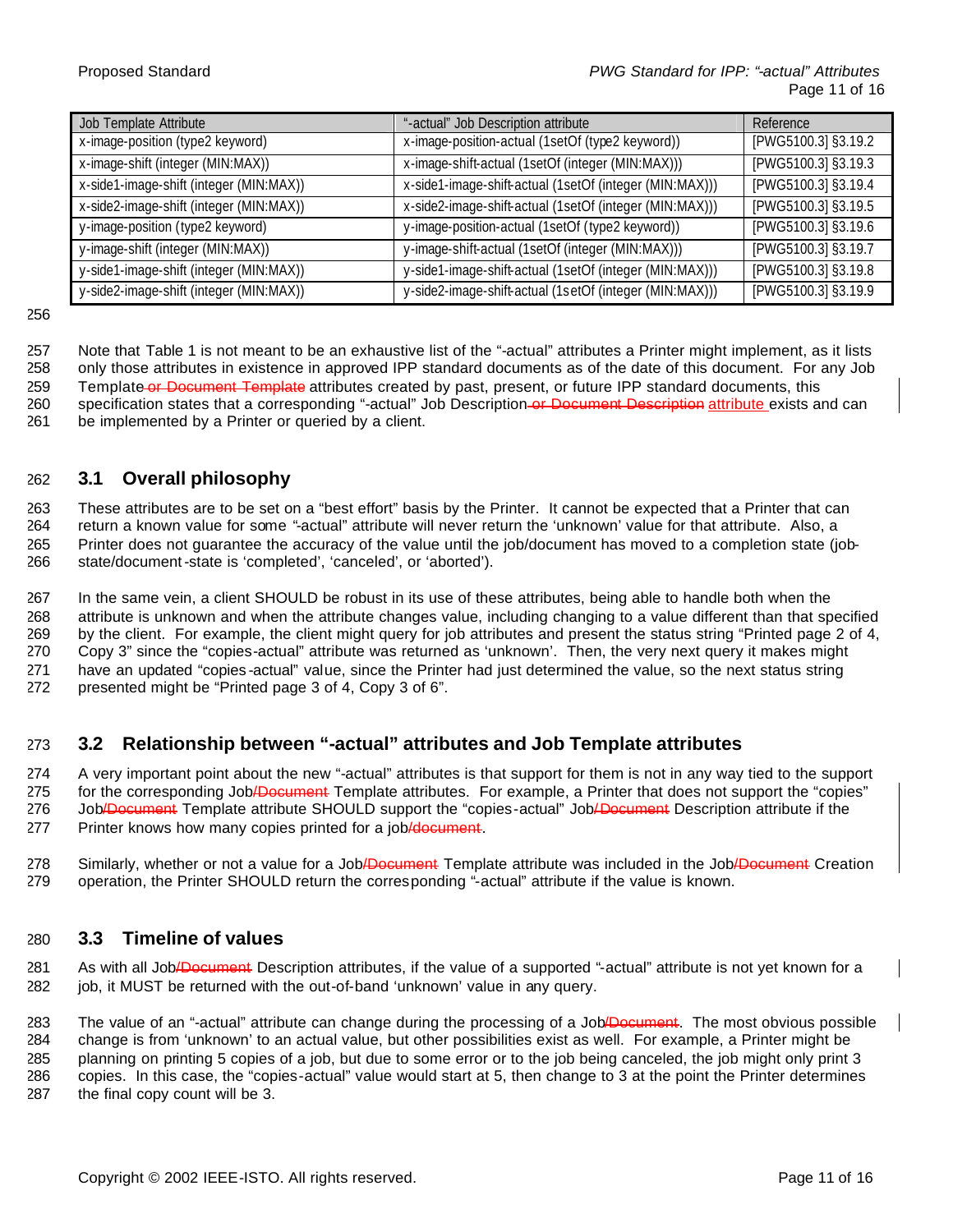Page 12 of 16

288 A printer that supports a Job/Document Template attribute in such a way that the value of the attribute overrides any instructions in the PDL SHOULD populate the corresponding "-actual" attribute at the time at which it reads the 290 Job/Document Template attribute. On the other hand, for an attribute where the PDL might override the value 291 provided for the Job/Document Template attribute, the Printer SHOULD wait until the PDL has been sufficiently processed to determine the true value of the "-actual" attribute before populating it. In any case, a Printer MUST NOT return a value that it does not believe is the correct value; that is, even though the Printer can change the value later, it should never "guess" at the value.

## **3.4 Implementation of multiple valuesMulti-valued**

296 As discussed above, aAll "-actual" attributes are multi-valued. If a certain attribute has more than one value for a 297 Job/Document, such as a job that prints partly simplex and partly duplex, the Printer SHOULD include all values, in  $\,$  the order they were used. For a given attribute, a printer MUST return a value that is a "true" set, with no duplicates.

 To obtain more fine-grained information, the "page-overrides-actual" and "document-overrides -actual" attributes can be used. For example, the "page-overrides-actual" attribute could be used to report that a job printed page 1 in simplex and the rest of the job in duplex. For more information on the format of these two attributes, see [PWG5100.4].

## **3.5 Existing attributes that are similar to "-actual" attributes**

 There are three existing attributes in IPP that function in a similar way to the new "-actual" attributes: the "job-k- octets", "job-impressions", and "job-media-sheets" attributes. These attributes can be specified as operation attributes of a Job Creation operation, and are also available as Job Description attributes. When queried, the Printer can return the value that was specified in the creation operation, or can return a different value that it has determined to be more accurate. For more information on these attributes, see [RFC2911], §4.3.17 and §3.2.1.1.

## **4 New attribute group namevalues**

310 To accommodate the ability of a client to query the "-actual" attributes, a new attribute group namevalue is defined for use with the Get-Job-Attributes and Get-Jobs operations. In addition to the existing attribute groups defined in [RFC2911] §3.3.4, the following attribute group name value is now defined:

- 313 'job-actual': the subset of the "-actual" Job Description attributes specified in this document that the implementation supports for Job objects.
- 315 To conform to this specification, a Printer MUST support the 'job-actual' keyword.
- Similarly, a new attribute group value is defined for use with the Get-Document-Attributes and Get-Documents 317 operations. In addition to the existing attribute groups defined in [docobi] §3.6, the following attribute group value is now defined:
- 319 "document-actual": the subset of the "-actual" Document Description attributes specified in this document that **the implementation supports for Document objects.**
- 321 A Printer that supports the Document Object MUST support the 'document-actual' keyword.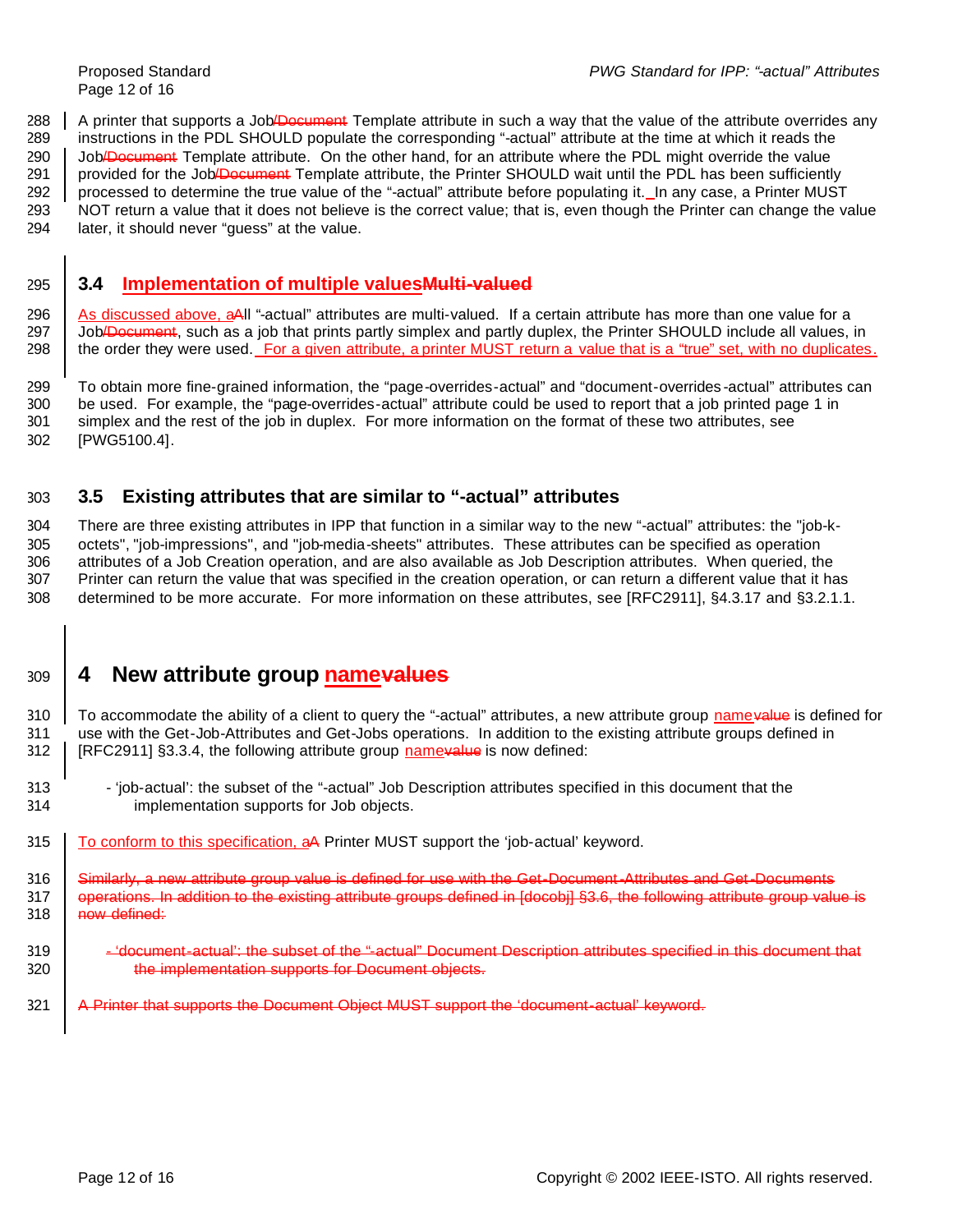## **5 Conformance Requirements**

To conform to this specification, a Printer or client MUST comply with the descriptions in sections 3 and 4 above.

324 To conform to this specification, aA printer SHOULD support an "-actual" attribute if it knows the value through any 325 means, such as through the value of the corresponding Job/Document Template attribute, through the value specified on an IPP "Set" operation [RFC3380], through the PDL, or through some means external to IPP or the PDL.

327 To conform to this specification, a Printer or client MUST comply with the descriptions in sections 3 and 4 above.

 Although a number of optional extensions to IPP are referred to in this document, support for those extensions is not required in order to support the "-actual" attributes extension defined in this specification. For example, although this 330 specification defines new JobDocument Description attributes to go along with the JobDocument Template attributes 331 defined in the "Production Printing Attributes – Set 1"Document Object optional extension to IPP [PWG5100.3], a 332 Printer or client could implement or use "-actual" attributes without implementing the Job Template attributes defined in [PWG5100.3] Document object.

## **6 Security Considerations**

This specification will have no impact on the security burden of or potential threats to the importing system.

## **7 References**

### **7.1 Normative References**

- [PWG5100.1]
- 339 Hastings, T., and D. Fullman, "Internet Printing Protocol (IPP): "finishings" attribute value extension",  $\frac{m}{r}$  IEEE-ISTO 5100.1-2001, February 5, 2001, ftp://ftp.pwg.org/pub/pwg/standards/pwg5100.1.pdf.
- [PWG5100.2]
- Hastings, T., and R. Bergman, "Internet Printing Protocol (IPP): output-bin attribute extension", IEEE-ISTO 5100.2-2001, February 7, 2001, ftp://ftp.pwg.org/pub/pwg/standards/pwg5100.2.pdf.

[PWG5100.3]

 Ocke, K., and T. Hastings, "Internet Printing Protocol (IPP): Production Printing Attributes – Set 1", IEEE-ISTO 5100.3-2001, February 12, 2001, ftp://ftp.pwg.org/pub/pwg/standards/pwg5100.3.pdf.

### [PWG5100.4]

 Herriot, R., and K. Ocke, "Internet Printing Protocol (IPP): Override Attributes for Documents and Pages", IEEE-ISTO 5100.4-2001, February 7, 2001, ftp://ftp.pwg.org/pub/pwg/standards/pwg5100.4.pdf.

### [RFC2119]

S. Bradner, "Key words for use in RFCs to Indicate Requirement Levels", RFC 2119, March 1997.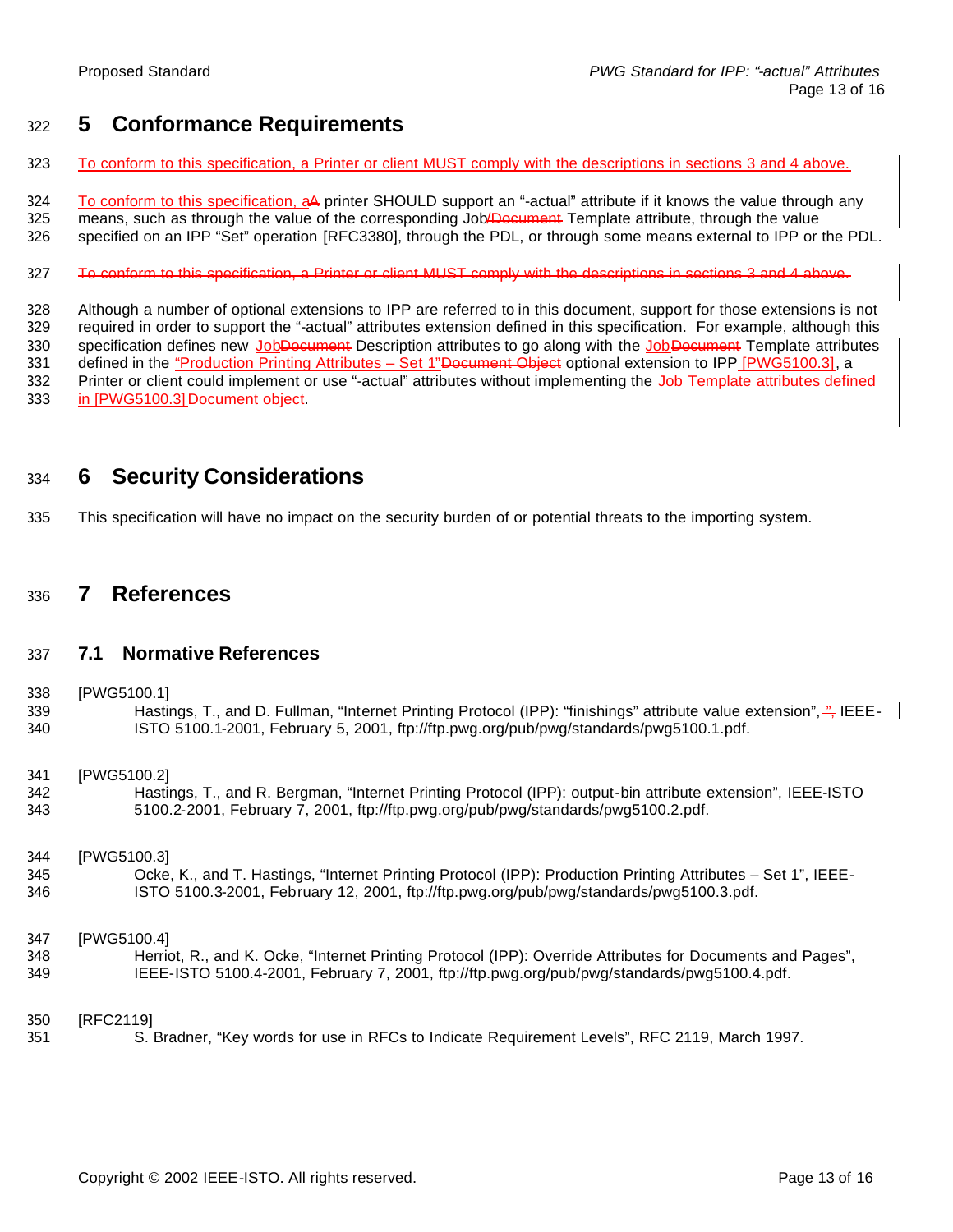Page 14 of 16

#### [RFC2565]

 Herriot, R., Butler, S., Moore, P. and R. Turner, "Internet Printing Protocol/1.0: Encoding and Transport", RFC 2565, April 1999.

#### [RFC2566]

 deBry, R., Hastings, T., Herriot, R., Isaacson, S. and P. Powell, "Internet Printing Protocol/1.0: Model and Semantics", RFC 2566, April 1999.

#### [RFC2910]

 Herriot, R., Butler, S., Moore, P., Turner, R. and J. Wenn, "Internet Printing Protocol/1.1: Encoding and Transport", RFC 2910, September 2000.

#### [RFC2911]

 Hastings, T., Herriot, R., deBry, R., Isaacson, S. and P. Powell, "Internet Printing Protocol/1.1: Model and Semantics", RFC 2911, September 2000.

#### [RFC3380]

 Hastings, T., Herriot, R., Kugler, C. and H. Lewis, "Internet Printing Protocol (IPP): Job and Printer Set Operations", RFC 3380, September 2002.

#### 367 [RFC3381]

 Hastings, T., Lewis, H., and R. Bergman, "Internet Printing Protocol (IPP): Job Progress Attributes", RFC 3381, September 2002.

### **1.2 Informative references**

|  $\sqrt{371}$ 

372 | — Hastings, T., and P. Zehler, "Internet Printing Protocol (IPP): Document Object", ", to become a PWG IEEE-373 ISTO standard, work in progress, October 25, 2002, ftp://ftp.pwg.org/pub/pwg/ipp/new\_DOC/pwg-ipp-document-object-v05-021025.pdf

## **8 IANA Considerations**

 This section contains the registration information for IANA to add to the various IPP Registries according to the procedures defined in [RFC2911] section 6 to cover the definitions in this document. The resulting registrations will 378 be published in the http://www.iana.org/assignments/ipp-registrations registry.

### **8.1 Attribute Registrations**

 The following table lists all the attributes defined in this document. These are to be registered according to the procedures in [RFC2911] section 6.2.

- Job Description attributes:
- copies-actual (1setOf integer(1:MAX))
- cover-back-actual (1setOf (collection))
- cover-front-actual (1setOf (collection))
- document-overrides-actual (1setOf collection)
- 387 finishings-actual (1setOf (type2 enum))<br>388 finishings-col-actual (1setOf (collecti
- finishings-col-actual (1setOf (collection))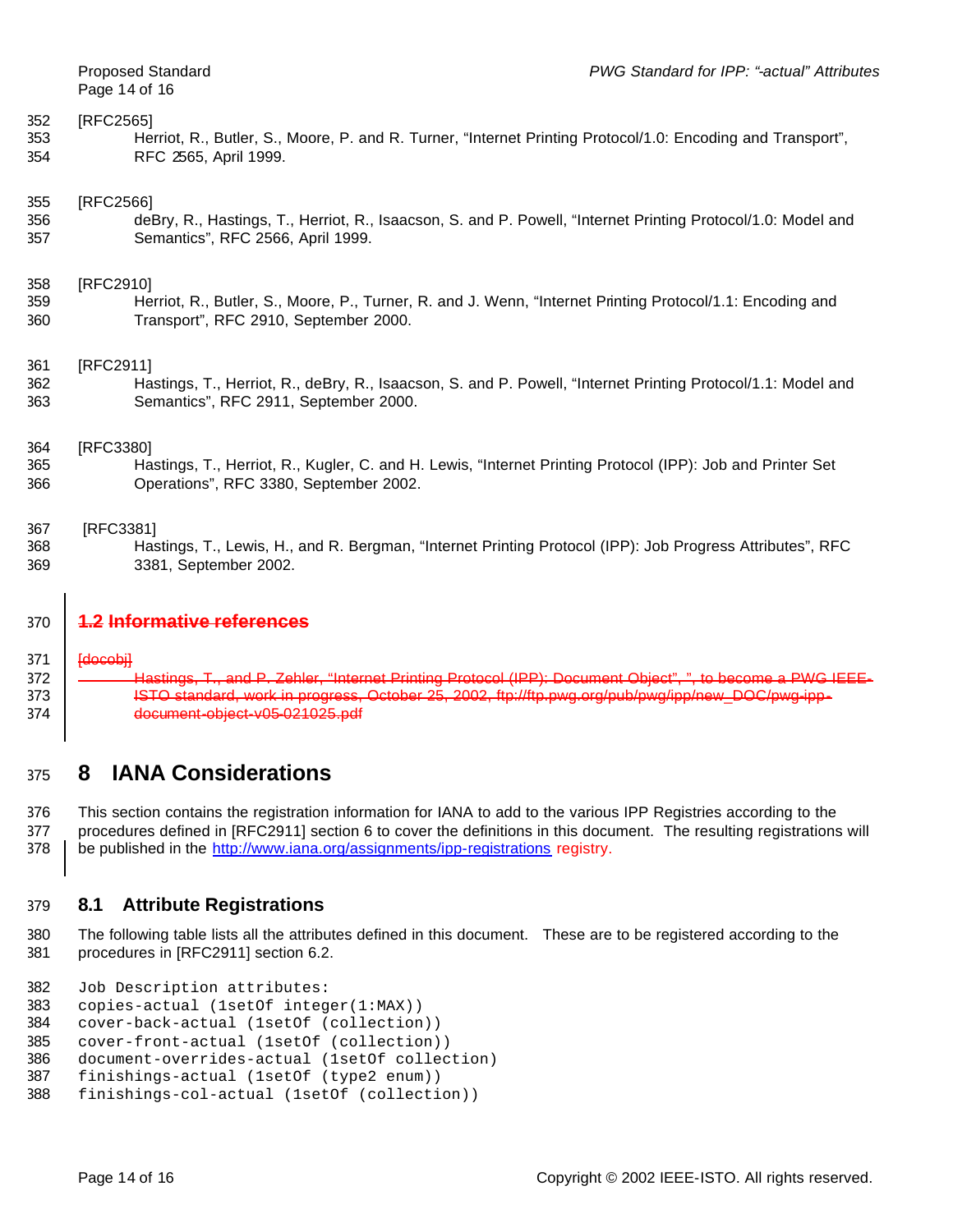```
389 force-front-side-actual (1setOf (1setOf integer(1:MAX)))<br>390 imposition-template-actual (1setOf (type3 keyword | name
     imposition-template-actual (1setOf (type3 keyword | name(MAX)))
391 insert-sheet-actual (1setOf (collection))
392 job-account-id-actual (1setOf (name(MAX)))
393 job-accounting-sheets-actual (1setOf (collection))
394 job-accounting-user-id-actual (1setOf (name(MAX)))
395 job-error-sheet-actual (1setOf (collection))
396 job-hold-until-actual (1setOf (type3 keyword | name))
397 job-message-to-operator-actual (1setOf (text(MAX)))
398 job-priority-actual (1setOf integer(1:100))
399 job-sheets-actual (1setOf (type3 keyword | name))
400 job-sheets-col-actual (1setOf (collection))
401 job-sheet-message-actual (1setOf (text(MAX)))
402 media-actual (1setOf (type3 keyword | name(MAX)))
403 media-col-actual (1setOf (collection))
404 media-input-tray-check-actual (1setOf (type3 keyword | name(MAX)))
405 multiple-document-handling-actual (1setOf (type2 keyword))
406 number-up-actual (1setOf integer(1:MAX))
     orientation-requested-actual (1setOf (type2 enum))
408 output-bin-actual (1setOf (type2 keyword | name(MAX)))
409 page-delivery-actual (1setOf (type2 keyword))
410 page-order-received-actual (1setOf (type2 keyword))
411 page-overrides-actual (1setOf collection)
412 page-ranges-actual (1setOf rangeOfInteger(1:MAX))
413 pages-per-subset-actual (1setOf integer)
414 presentation-direction-number-up-actual (1setOf (type2 keyword))
415 print-quality-actual (1setOf (type2 enum))
416 printer-resolution-actual (1setOf resolution)
417 separator-sheets-actual (1setOf (collection))
418 sheet-collate-actual (1setOf (type2 keyword))
419 sides-actual (1setOf (type2 keyword))
420 x-image-position-actual (1setOf (type2 keyword))
     x-image-shift-actual (1setOf (integer (MIN:MAX)))
422 x-side1-image-shift-actual (1setOf (integer (MIN:MAX)))
423 x-side2-image-shift-actual (1setOf (integer (MIN:MAX)))
     424 y-image-position-actual (1setOf (type2 keyword))
425 y-image-shift-actual (1setOf (integer (MIN:MAX)))
426 y-side1-image-shift-actual (1setOf (integer (MIN:MAX)))
427 y-side2-image-shift-actual (1setOf (integer (MIN:MAX)))
```
## **8.2 Attribute Group nametag Registrations**

429 The following table lists the one newall the attribute group namestags defined in this document. This is These are to 430 be registered according to the procedures in [RFC2911] section 6.25.

- 431 Attribute Group nametags:
- job-actual
- document-actual

## **9 Author's Address**

- Dennis Carney
- IBM Printing Systems
- 6300 Diagonal Highway
- Boulder, CO 80301